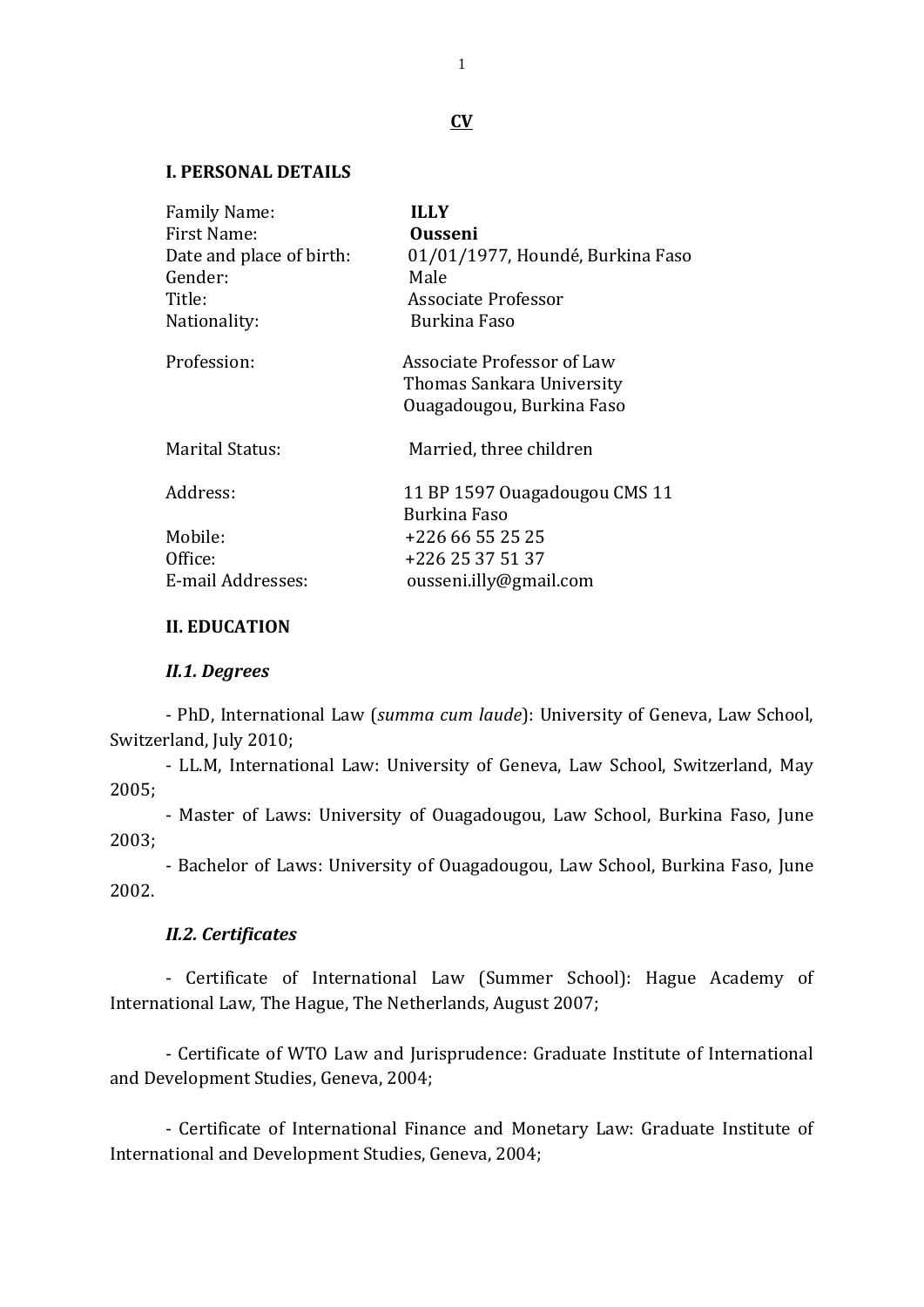- Certificate of Comparative Law: University of Geneva, Law School, March 2003.

## **III. WORK AND INTERNSHIP EXPERIENCE**

- ➢ Since October 2012:
- **EXECT** Assistant Professor of Law at Thomas Sankara University, Ouagadougou, Burkina Faso; Associate Professor since November 2019: teaching International Trade Law, International Investment Law, Regional Economic Integration Law, Constitutional Law, International Relations, etc. to graduate and undergraduate students;
- Co-founder and Executive Director of the African Centre for International Trade and Development (CACID), an independent and non-profit think tank dedicated to reflect on trade and regional integration issues in Africa;

 $\triangleright$  September 2010 – August 2012: Post-Doctoral Research Fellow within the Oxford-Princeton Global Leaders Fellowship Program (a highly-selective program of the University of Oxford and Princeton University); having spent one year at the University of Oxford (Global Economic Governance Program, Centre for International Studies) and one year at Princeton University (Niehaus Center for Globalization and Governance, Woodrow Wilson School of Public and International Affairs); worked among others on research projects on trade remedies in Africa, aid for trade, dispute settlement in the WTO, etc.

➢ January – February 2012: Visiting Researcher, Trade Law Centre for Southern Africa (TRALAC), Stellenbosch, South Africa; visit within the framework of a study of African countries' experiences with trade remedy measures;

➢ May 2010 – August 2010: Intern, Trade Policy Review Division (Section of Regional Trade Agreements), World Trade Organization (WTO) Secretariat, Geneva: assisted the Section in the preparation of a study on trade remedy mechanisms in regional trade agreements;

➢ October 2009 - January 2009: Research Assistant, Graduate Institute of International Studies and Development, Geneva: assisted in the preparation of a study on "International Informal Networks, the Making of International Rules and the Problem of Accountability";

➢ July 2009 - September 2009: Research Assistant for Professor Gabrielle Marceau (University of Geneva): worked on various subjects including Aid for trade, social standards in free trade agreements, exchange rate manipulations and WTO law, WTO and the management of the 2008 international financial crisis, etc.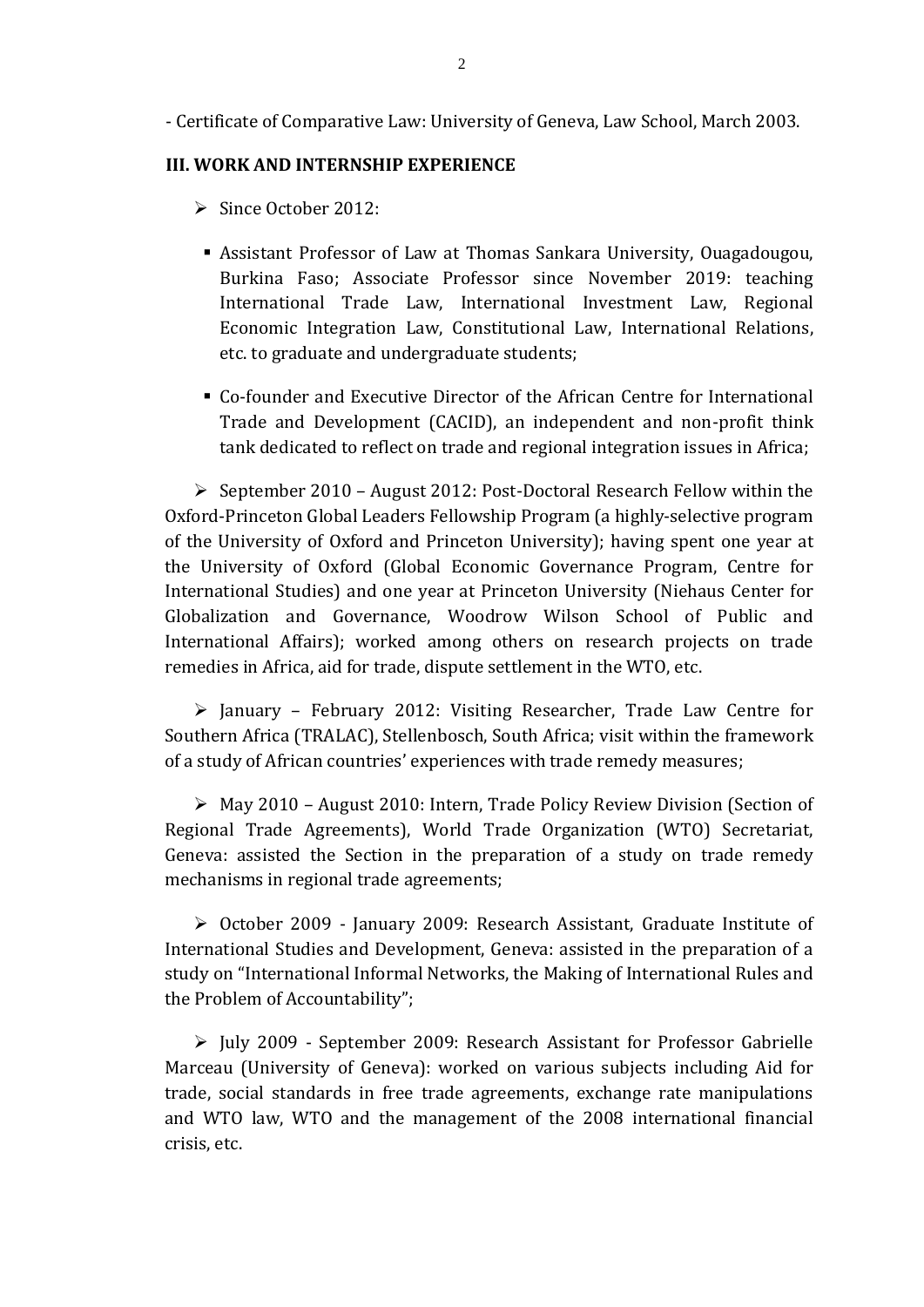➢ July 2008 – January 2009: Visiting Researcher (PhD Programme), Economic Research and Statistics Division, WTO, Geneva;

➢ January 2008 - March 2008: Intern, Office of Legal Affairs (Codification Division), United Nations, New York: assisted, among others, in the preparation of a study for the International Law Commission on the immunity of state officials before foreign criminal jurisdictions;

➢ October 2007 - November 2007: Assistant, Office of Social Affairs, University of Geneva;

 $\triangleright$  June 2006 - September 2006: Research Assistant within the framework of the publication of the Supplements n˚ 8 and 9, volume 4, of the *Repertory of the Practice of the United Nations Organs in Accordance with the Charter*; project of the United Nations' Office of Legal Affairs (Codification Division), carried out with the cooperation of some academic institutions, including Geneva Law School and the Graduate Institute of Geneva.

## **IV. CONSULTANCY AND TRAINING ACTIVITIES**

➢ August 2021: National Expert for Saana Consulting Ltd within the framework of the evaluation of the Enhanced Integrated Framework (EIF), a joint program of the WTO, IMF, the World Bank and other multilateral institutions dedicated to supporting least developed countries (LDCs) in using trade both as an engine for growth, sustainable development, and poverty reduction and as an effective gateway for administering Aid for Trade. Duties: data collection, interviews with stakeholders, writing of report;

 $\geq 9$  – 12 December 2019 (Dar es Salaam, Tanzania): Expert for the African Union Commission within the framework of a training program for African trade officials on the African Continental Free Trade Area (AfCFTA): I have delivered a presentation on the "Challenges of the AfCFTA and the Operationalization of the Yamoussoukro Decision: Opening the gates of Trade in Africa and Solving Trade Disputes for Better Trade Relations";

➢ 26 August – 6 September 2019 (Salvador de Bahia, Brazil): Visiting lecturer at the Federal University of Bahia within the framework of the summer school of the Graduate Program in Ethnic and African Studies; I have delivered a course on "International Relations in a New Era of Extremes";

➢ 29 July - 3 August 2019 (Arusha, Tanzania): Visiting lecturer at the Trade Policy Training Center in Africa (TRAPCA): I have delivered a course on the "Legal Foundations of International Trade" to trade experts coming from various countries in Africa;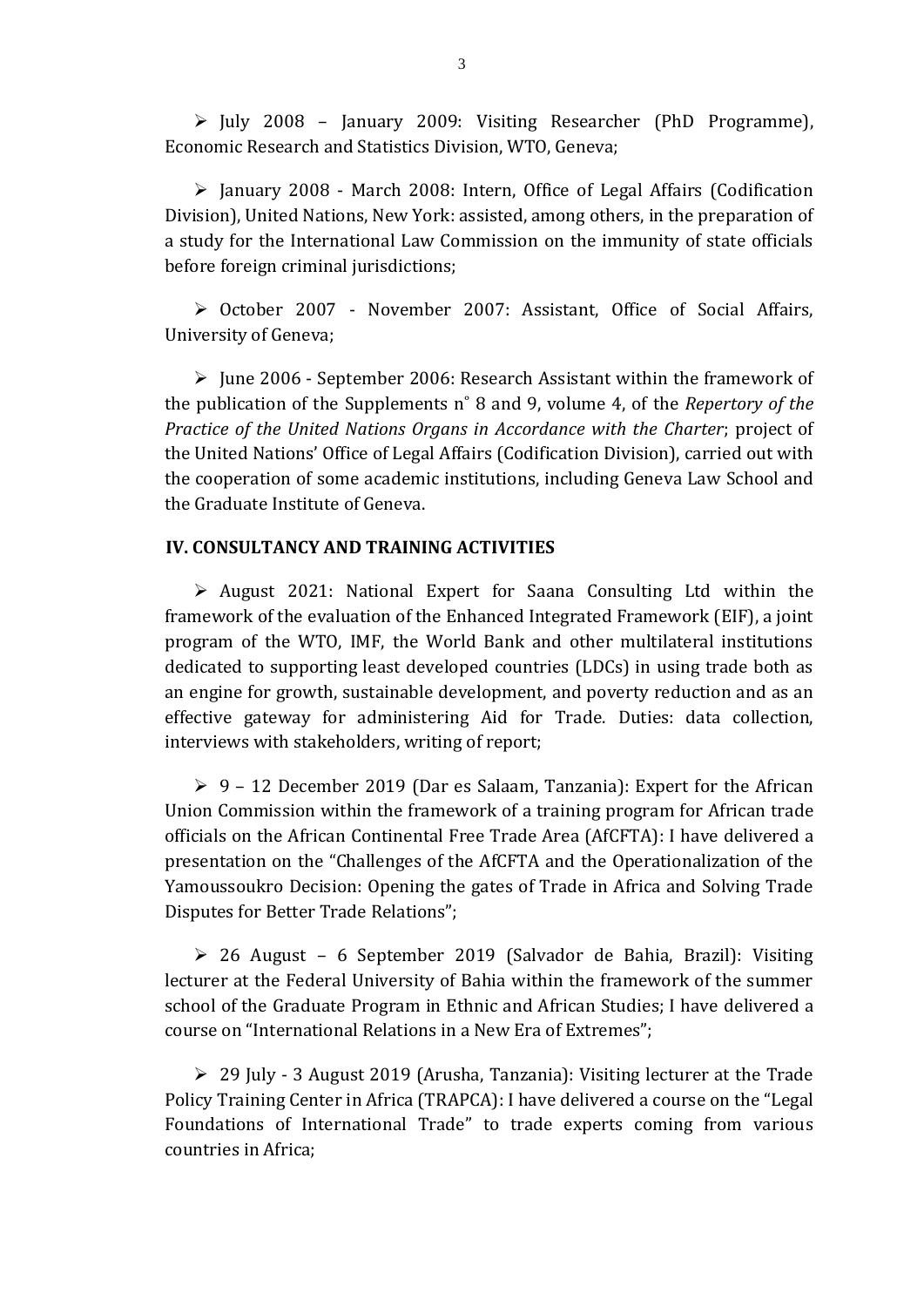$\geq 13$  – 18 December 2018 (Dakar, Senegal): Expert for the African Union Commission within the framework of a training program for African trade officials on the African Continental Free Trade Area (AfCFTA): I have delivered presentations on "Overview of the Main Substantive Provisions of the AfCFTA" and on "The AfCFTA and Regional Economic Communities (RECs)";

 $\geq$  30 September – 5 October 2018 (Arusha, Tanzania): Visiting lecturer at the Trade Policy Training Center in Africa (TRAPCA): I have delivered a course on the "WTO Trade Facilitation Agreement" to trade experts coming from various countries in Africa;

➢ 20 – 21 March 2018 (Ouagadougou, Burkina Faso): Consultant (Rapporteur général) for the Learning Event on "Ten Years of USAID Support to the Cotton Sector in West and Central Africa"; an Event organized by the West Africa Regional Office of the USAID, in collaboration with UEMOA Commission, IFDC and Analytical Support Services and Evaluations for Sustainable Systems (ASSESS); Task: guidance and production of the Report of the Event;

➢ 1 August 2017 – 30 November 2017 (UEMOA Countries): Principal consultant (Team leader) for the consultancy firm 'African Label Group' within the framework of a study on 'Trade in services in UEMOA' (study requested by UEMOA Commission); I have led the team of three consultants throughout all UEMOA countries' capitals for interviews with stakeholders and data collection. The study has been completed in November 2017 to the satisfaction of UEMOA Commission;

➢ 12 – 17 June 2017 (Arusha, Tanzania): Visiting lecturer at the Trade Policy Training Center in Africa (TRAPCA): I have delivered a course on "Trade in Services in the WTO" to experts coming from various countries in Africa";

➢ 27 – 30 March 2017 (Ouagadougou, Burkina Faso): Consultant (Rapporteur général) of the 22nd Conference of the EU-Africa Cotton Partnership; Task: Production of daily reports and the general report of the Conference;

 $\geq 26$  – 29 April 2016 (Tunis, Tunisia): Consultant, regional expert, for the World Trade Organization (WTO) within the framework of the Regional Trade Policy Course for French speaking African countries: I have co-delivered the course on the WTO Dispute Settlement System;

➢ 24 – 30 October 2015 (Arusha, Tanzania): Visiting lecturer at the Trade Policy Training Center in Africa (TRAPCA): I have delivered a course on "Trade Remedy Measures" to African trade experts;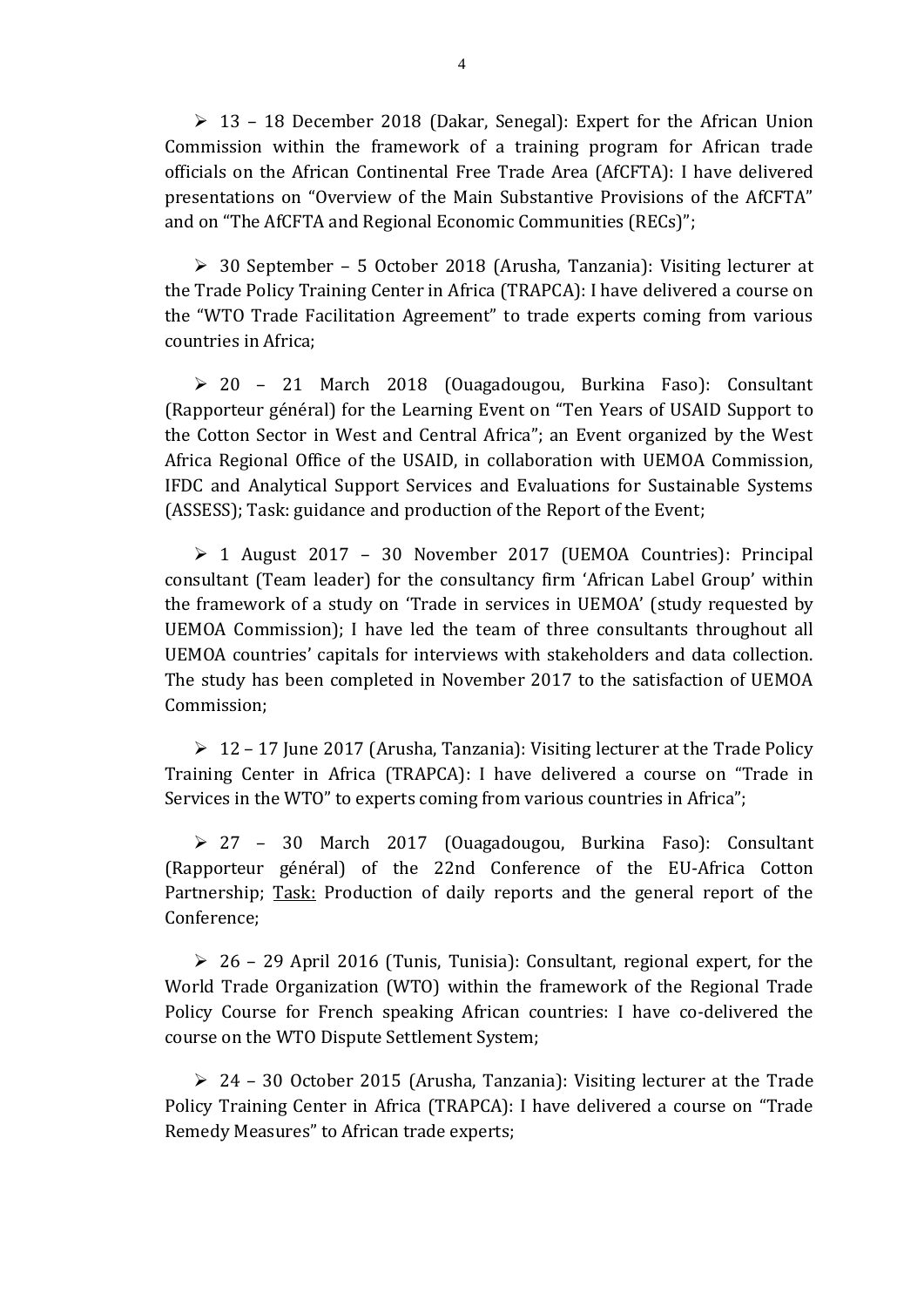➢ March 2015 – June 2015 (UEMOA and CEMAC countries): Principal consultant (Team leader) for the Association « IZF » (« Investir en Zone Franc », [www.izf.net\)](http://www.izf.net/), a common body of UEMOA and CEMAC Commissions, within the framework of trade data and business laws collection (for the years 2007 to 2014); I have led the team throughout the fourteen member states of UEMOA and CEMAC for the data and the laws collection. The work has been completed to the satisfaction of the sponsor;

 $\geq 6$  – 17 January 2014 (Ouagadougou, Burkina Faso): Expert trainer on the WTO Dispute Settlement Mechanism for ACP francophone countries; Training organized by the ACP-MTS Programme, a European Union-sponsored Programme, designed to help enhance the capacity of African, Caribbean, and Pacific Countries on the Multilateral Trading System; Officials from 23 ACP francophone countries and 2 Regional Economic Communities (WAEMU and ECOWAS) attended;

➢ 27 – 28 November 2014 (Ouagadougou, Burkina Faso): Trainer on Lobbying technics for CEOs and executives of small and medium-sized enterprises (SMEs); training sponsored by the Chamber of Commerce of Burkina Faso; more than 40 CEOs and executives attended;

➢ 12 – 20 November 2013 (Geneva, Switzerland): Visiting Lecturer at the Graduate Institute of International and Development Studies (HEID); I have delivered a course on "Regional Integration and Intra-African Trade" to Taiwanese diplomats;

➢ October 2013 – June 2014 (Ouagadougou): Consultant for the West African Economic and Monetary Union (UEMOA) Commission within the framework of a study intended to devise a Strategic Plan for the Enhancement and the Completion of the Customs Union and the Common Market of UEMOA; a study sponsored by the Japan International Cooperation Agency (JICA);

 $\triangleright$  July – August 2012 (Princeton, USA): Peer Reviewer of Global Integrity (an American NGO based in Washington) 2012 Report on corruption indicators in Burkina Faso;

➢ May – July 2010 (Geneva, Switzerland): Consultant for the United Nations Office of Legal Affairs (Codification Division): mission: preparation of the Supplement No. 9, volume 6 of the *Repertory of Practice of United Nations Organs in Accordance with the Charter* (article 103).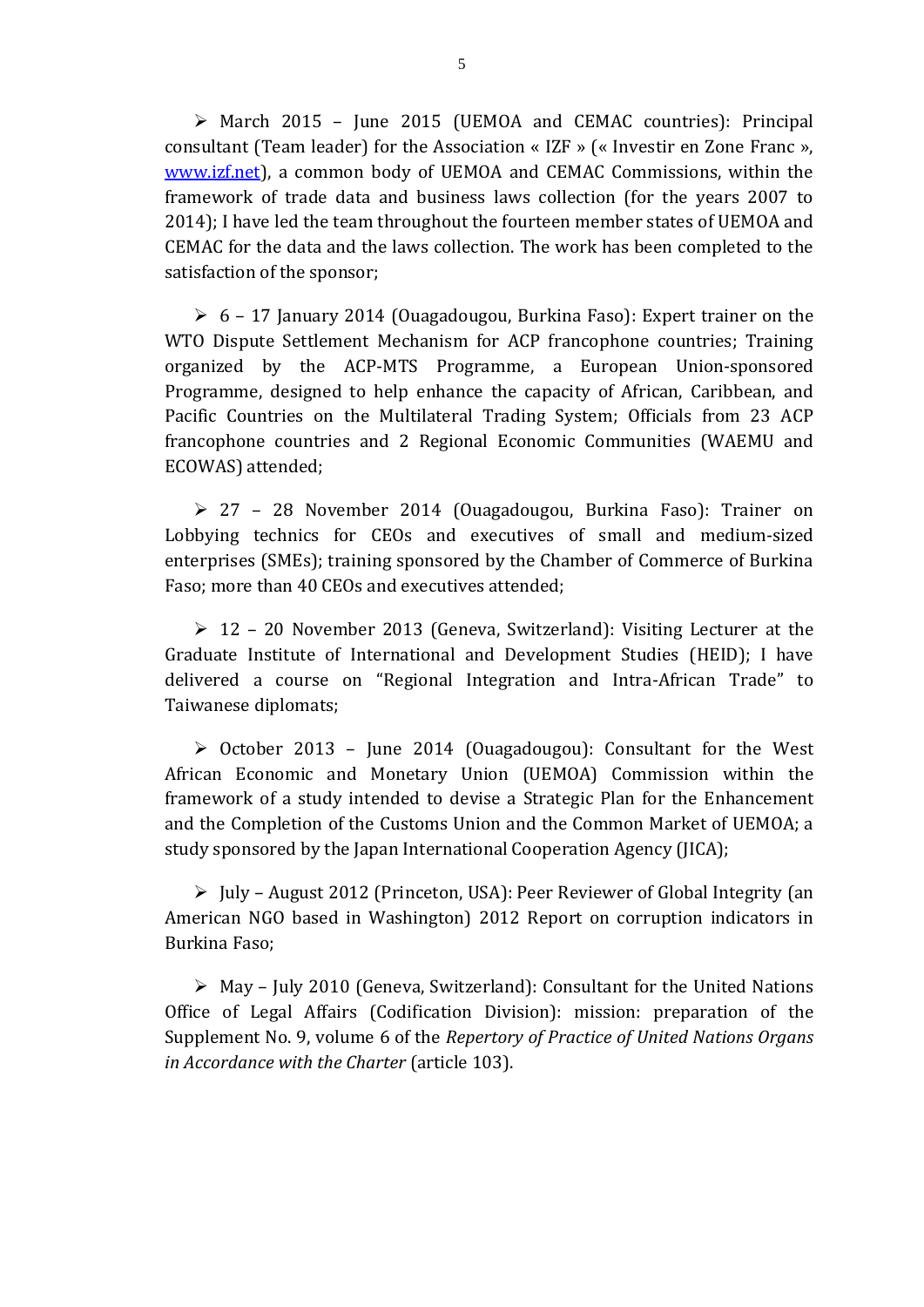#### **V. PUBLICATION AND RESEARCH WORK**

## *V.1. Book*

- *L'OMC et le régionalisme – Le régionalisme africain*, 1ere éd., Bruxelles, Larcier-De Boeck, 2012 (333 pages).

### *V.2. Articles and Book Chapters*

- "West African Economic and Monetary Union: Central Bankers Drive Basel Under IMF Pressure", in E. Jones (eds), *The Political Economy of Bank Regulation in Developing Countries: Risk and Reputation*, Oxford, Oxford University Press, 2020, pp. 174-195;

- « The West African Economic and Monetary Union Court of Justice », in R. Howse, H. Ruiz-Fabri, G. Ulfstein and M. Q. Zang (eds.), *The Legitimacy of International Trade Courts and Tribunals*, Cambridge, Cambridge University Press, 2018, pp. 349-364;

- « La chefferie traditionnelle dans les constitutions des États d'Afrique noire francophone », *Revue burkinabè de droit (RBD)*, n°53, 2017, pp. 159-188 ;

- « Le contentieux des élections parlementaires au Burkina Faso », *Revue burkinabè de droit*, n°51, 2016, pp. 69-94 ;

- « « L'Etat en faillite » en droit international », *Revue québécoise de droit international*, n°28.2, 2015, pp. 53-80 ;

- « Dernière ligne droite vers les APE : quels défis pour les communautés régionales africaines ? » ; in *Revue africaine sur le commerce et le développement durable en Afrique* (Revue Passerelles), volume 15, nº2, mai 2014, Genève ;

- "Trade Remedies in Africa: Experience, Challenges, and Prospects", *Global Economic Governance Programme (GEG) Working Paper 2012/70*, University of Oxford, June, 2012;

- "The African Economic Community", in A. Yusuf and F. Ouguergouz (eds.), *The African Union: Legal and Institutional Framework - A Manual on the Pan-African Organization*, The Hague, Martinus Nijhoff, 2012;

- "Global Administrative Law Perspective of the WTO Aid for Trade Initiative" (co-authored with Gabrielle Marceau), *International Organizations Law Review 6 (2009)*, pp. 479-498;

- « Les systèmes de règlement des différends dans le cadre des APE : quelles implications pour les communautés économiques régionales africaines ? », in L. IBRIGA